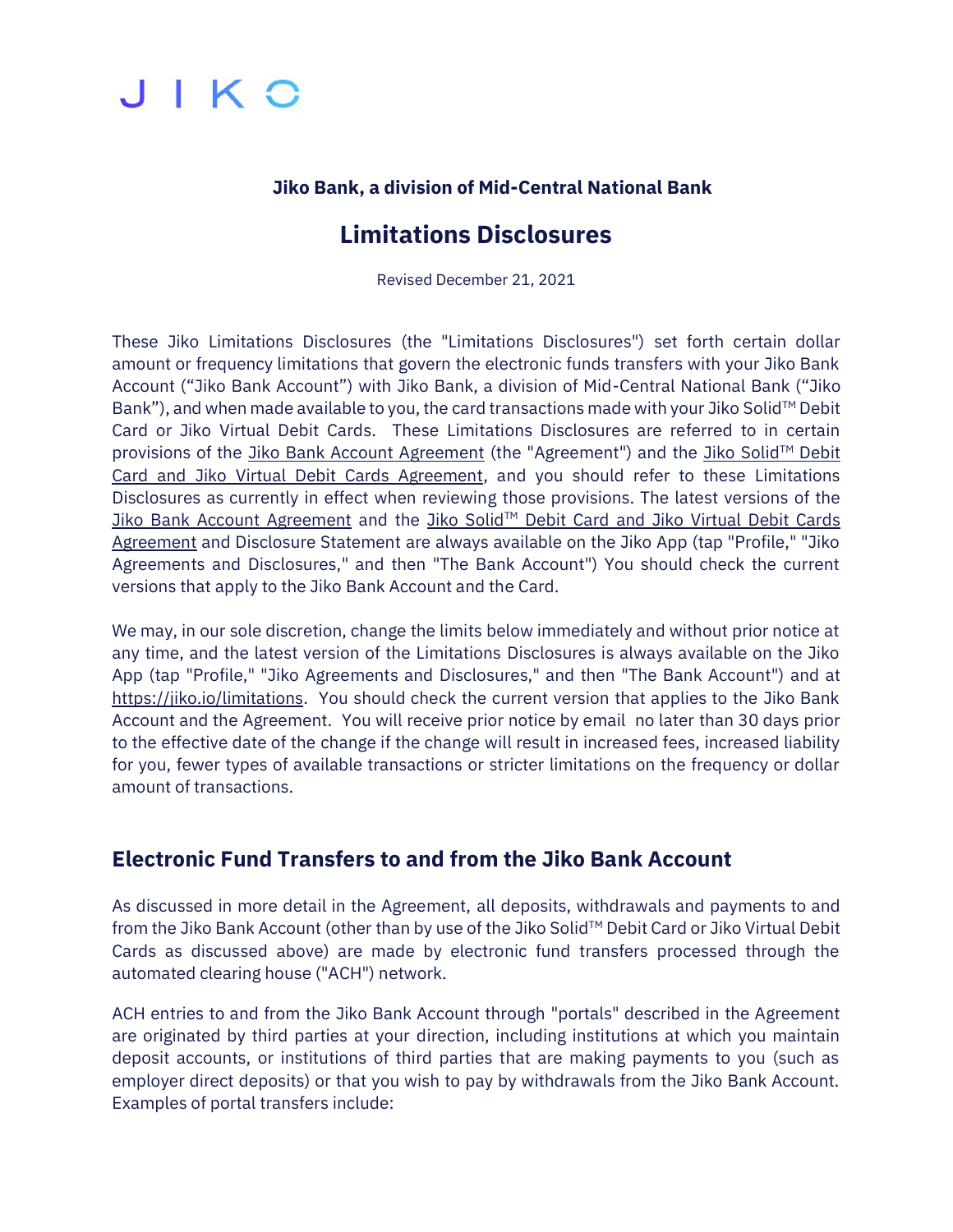# JIKO

- A one-time transfer from an account you maintain at another financial institution to the Jiko Bank Account originated by that financial institution.
- Preauthorized direct deposits to the Jiko Bank Account, such as payroll deposits.
- Payments to and from third parties originated by a third party's financial institution.

You may establish up to fifteen (15) portals. From time to time, we may permit certain Jiko Bank Account customers to have additional portals. Subject to such further limitations imposed by law or regulation, portal transfers to and from the Jiko Bank Account are limited by the maximum permitted balance as described in your Jiko [Brokerage Account Agreement,](https://jiko.io/docs/brokerageaccount.pdf) which maximum is currently \$500,000. We may make exceptions to the maximum permitted balance in our sole discretion and subject to conditions established in our sole discretion. The current version of your Jiko [Brokerage Account Agreement](https://jiko.io/docs/brokerageaccount.pdf) is always available on the Jiko App (tap "Profile," "Jiko Agreements and Disclosures," and then "The Brokerage Account"). From time to time, we may permit certain Jiko Bank Account customers to link a demand deposit account the customer maintains at another financial institution to the Jiko Bank Account (a "Linked Bank Account"). If you have a Linked Bank Account, in addition to the portals, you may also originate ACH entries from and to the Linked Bank Account through the Jiko App, as discussed in the Agreement, and subject to the limitations below.

Examples of transfers involving a Linked Bank Account include:

- A one-time transfer from a Linked Bank Account to the Jiko Bank Account that you originate through the Jiko App.
- A one-time transfer to a Linked Bank Account from the Jiko Bank Account that you originate through the Jiko App.

#### **Transfers to and from Linked Bank Account through the Jiko App**

If you are a customer that has a Linked Bank Account, transfers to and from your Jiko Bank Account and the Linked Bank Account are subject to the following limitations (these limits do not apply to transfers involving portals),

|                 | <b>Electronic Funds Transfer (in/out)</b> | Wire (in and out) |
|-----------------|-------------------------------------------|-------------------|
| Per Transaction | \$100,000                                 | \$0               |
| Per Day         |                                           |                   |

**Please note**: Transfers to and from the Jiko Bank Account are limited to the maximum permitted balance, as described in your [Jiko Brokerage Account Agreement,](https://jiko.io/docs/brokerageaccount.pdf) which maximum